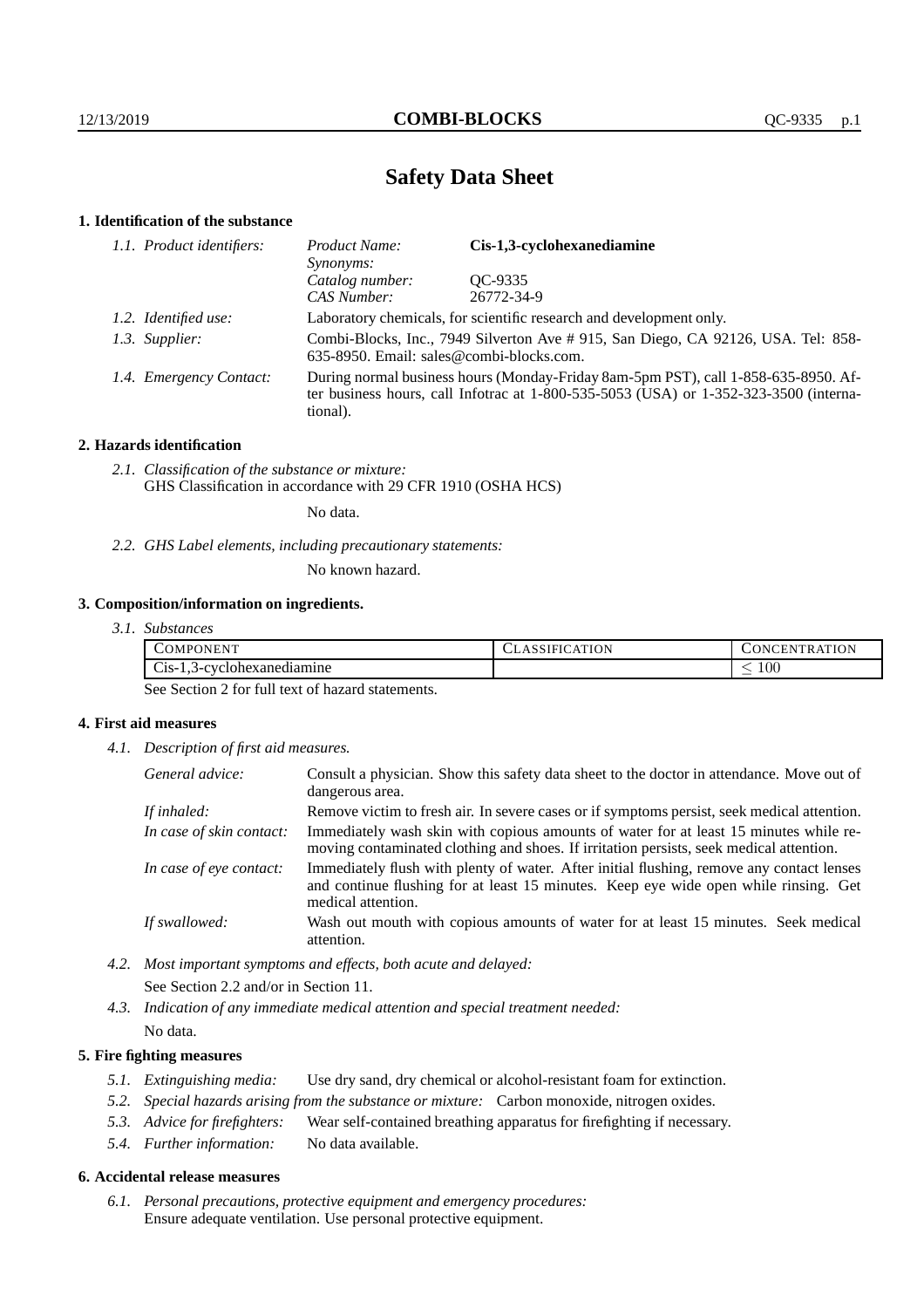|                                                             | 6.2. Environmental precautions:<br>Should not be released into the environment. See Section 12 for additional ecological information. |                                                                                                                                                                                                                                                                                                                        |  |  |
|-------------------------------------------------------------|---------------------------------------------------------------------------------------------------------------------------------------|------------------------------------------------------------------------------------------------------------------------------------------------------------------------------------------------------------------------------------------------------------------------------------------------------------------------|--|--|
|                                                             |                                                                                                                                       |                                                                                                                                                                                                                                                                                                                        |  |  |
| 6.3. Methods and materials for containment and cleaning up: |                                                                                                                                       |                                                                                                                                                                                                                                                                                                                        |  |  |
|                                                             | Sweep up or vacuum up spillage and collect in suitable container for disposal.                                                        |                                                                                                                                                                                                                                                                                                                        |  |  |
|                                                             | 6.4. Reference to other sections:                                                                                                     |                                                                                                                                                                                                                                                                                                                        |  |  |
|                                                             |                                                                                                                                       | Refer to protective measures listed in Sections 8 and 13.                                                                                                                                                                                                                                                              |  |  |
|                                                             | 7. Handling and storage                                                                                                               |                                                                                                                                                                                                                                                                                                                        |  |  |
|                                                             |                                                                                                                                       | 7.1. Precautions for safe handling: Avoid contact with skin and eyes. Avoid inhalation of vapour or mist. Keep away<br>from sources of ignition - No smoking. Take measures to prevent the build up of electro-<br>static charge. For precautions see section 2.2.                                                     |  |  |
|                                                             |                                                                                                                                       | 7.2. Conditions for safe storage, including any incompatibilities: Keep container tightly closed in a dry and well-ventilated<br>place. Containers which are opened must be carefully resealed and kept upright to prevent<br>leakage.                                                                                 |  |  |
|                                                             | 7.3. Specific end use(s):                                                                                                             | Laboratory chemicals, for scientific research and development only.                                                                                                                                                                                                                                                    |  |  |
|                                                             | 8. Exposure Controls / Personal protection                                                                                            |                                                                                                                                                                                                                                                                                                                        |  |  |
|                                                             | 8.1. Control parameters:                                                                                                              |                                                                                                                                                                                                                                                                                                                        |  |  |
|                                                             | Components with workplace control parameters: Contains no substances with occupational exposure limit values.                         |                                                                                                                                                                                                                                                                                                                        |  |  |
|                                                             | 8.2. Exposure controls:                                                                                                               |                                                                                                                                                                                                                                                                                                                        |  |  |
|                                                             | Appropriate engineering controls: Ensure that eyewash stations and safety showers are close to the workstation                        |                                                                                                                                                                                                                                                                                                                        |  |  |
|                                                             |                                                                                                                                       | location. Ensure adequate ventilation, especially in confined areas.                                                                                                                                                                                                                                                   |  |  |
|                                                             | Personal protective equipment:                                                                                                        |                                                                                                                                                                                                                                                                                                                        |  |  |
|                                                             | Eye/face protection:                                                                                                                  | Wear appropriate protective eyeglasses or chemical safety goggles as described by OSHA's<br>eye and face protection regulations in 29 CFR 1910.133 or European Standard EN166.                                                                                                                                         |  |  |
|                                                             | Skin protection:                                                                                                                      | Handle with gloves. Gloves must be inspected prior to use. Use proper glove removal<br>technique (without touching glove's outer surface) to avoid skin contact with this product.<br>Dispose of contaminated gloves after use in accordance with applicable laws and good<br>laboratory practices. Wash and dry hands |  |  |
|                                                             | <b>Body Protection:</b>                                                                                                               | Complete suit protecting against chemicals, Flame retardant antistatic protective clothing.,<br>The type of protective equipment must be selected according to the concentration and<br>amount of the dangerous substance at the specific workplace.                                                                   |  |  |
|                                                             | $R$ espiratory protection:                                                                                                            |                                                                                                                                                                                                                                                                                                                        |  |  |

Respiratory protection:

Control of environmental exposure: Prevent further leakage or spillage if safe to do so. Do not let product enter drains.

# **9. Physical and chemical properties**

*9.1. Information on basic physical and chemical properties*

| (a)                | Appearance:                                   | Liquid   |
|--------------------|-----------------------------------------------|----------|
| (b)                | Odour:                                        | No data  |
| (c)                | Odour Threshold:                              | No data  |
| (d)                | pH:                                           | No data  |
| (e)                | Melting point/freezing point:                 | No date. |
| (f)                | Initial boiling point and boiling range:      | No data  |
| (g)                | Flash point:                                  | No data  |
| (h)                | Evaporatoin rate:                             | No data  |
| (i)                | Flammability (solid, gas):                    | No data  |
| (i)                | Upper/lower flammability or explosive limits: | No data  |
| $\rm(k)$           | Vapour pressure:                              | No data  |
| (1)                | Vapour density:                               | No data  |
| (m)                | Relative density:                             | No data  |
| (n)                | Water solubility:                             | No data  |
| $\left( 0 \right)$ | Partition coefficient: n-octanol/water:       | No data  |
| (p)                | Auto-ignition:                                | No data  |
| (q)                | Decomposition temperature:                    | No data  |
| (r)                | Viscosity:                                    | No data  |
| (s)                | Explosive properties:                         | No data  |
| (t)                | Oxidizing properties:                         | No data  |